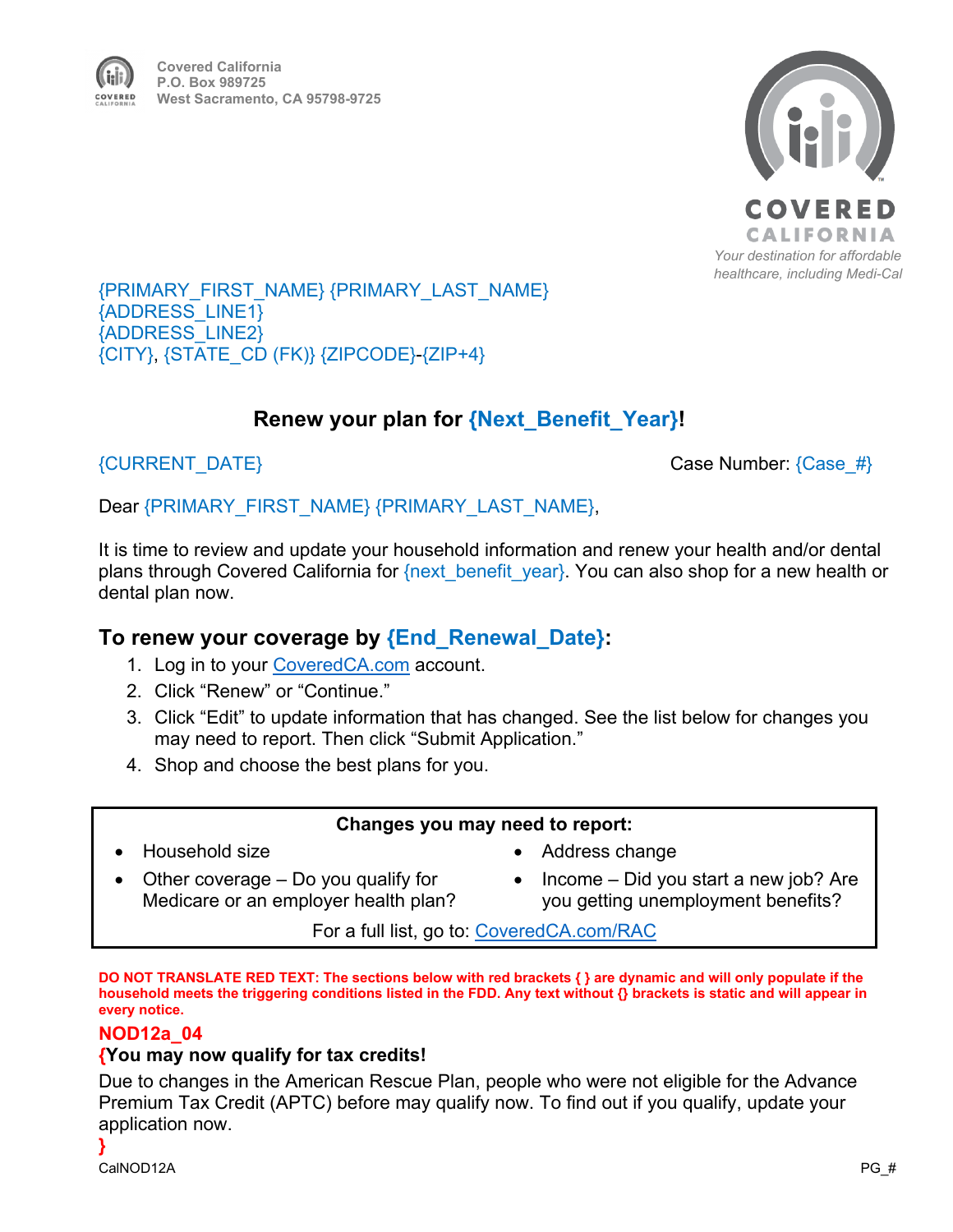# **NOD12\_01**

## **{ Don't have an online account?**

Go to [CoveredCA.com/create-account.](https://apply.coveredca.com/static/lw-web/account-creation/create) Enter your information and access code:

#### **{Access\_Code}**

Then follow the instructions to create an online account.

**} Need help renewing your plan?** A Covered California certified enrollment counselor or certified insurance agent can help you.

**NOD12 02 {Our records show you were helped last year by {Agency Business Name/Entity** Business Name}. Contact them: {Agent Phone Number/Entity Phone Number}**} NOD12\_03{**Find one near you: [CoveredCA.com/find-help.](https://www.coveredca.com/find-help/)**}**

Or call Covered California at {SERVICE\_CENTER\_PHONE} (TTY: 1-888-889-4500). You can call Monday through Friday, 8 a.m. to 6 p.m.

# **Things to think about:**

#### **Your premium (monthly cost) may be different next year.**

Your health plan premium may change for your {next benefit year} coverage. Premium rates are based on age, zip code, insurance company and benefit level. Follow the steps on the first page of this letter to see plan choices and prices.

#### **↑ NOD12a\_05{Your premium tax credit amounts may be different next year.**

In {current benefit year}, your household qualified for up to \${current benefit year APTC&CAPS} per month in premium tax credits to help pay your health plan. Even if your income and household size stay the same, the amount of premium tax credit may change each year.

Your premium tax credits are based on the income and family size you report. Our records show your current household income is **\${annual income}** per year. If we do not have your current household information, you could get **too much premium tax credit and have to pay it back** when you file taxes next year. Or you may not get enough during the year. To learn more, read the Frequently Asked Questions below in this letter.**}**

#### **NOD12a\_06{We need your consent (permission) to see if your household qualifies for financial help in {Next\_Benefit\_year}.**

If you do not give us permission to check electronic records, we will renew your health insurance without any financial help. If you want financial help to lower the cost of a Covered California health plan, you must follow the steps above to renew your application. Or you can update your consent on our automated phone system at any time. Call 1-800-300-1506 (TTY: 1-888-889-4500).**}**

#### **NOD12a\_07{A member of your household may soon qualify for Medicare.**

Most people who qualify for Medicare should cancel their Covered California health plan and/or financial help to avoid tax penalties. You must call Covered California at least 14 days before the date you would like your coverage to end. It will **not** end automatically. To learn more, go to: [CoveredCA.com/Medicare.](https://www.coveredca.com/individuals-and-families/special-circumstances/individuals-on-medicare/)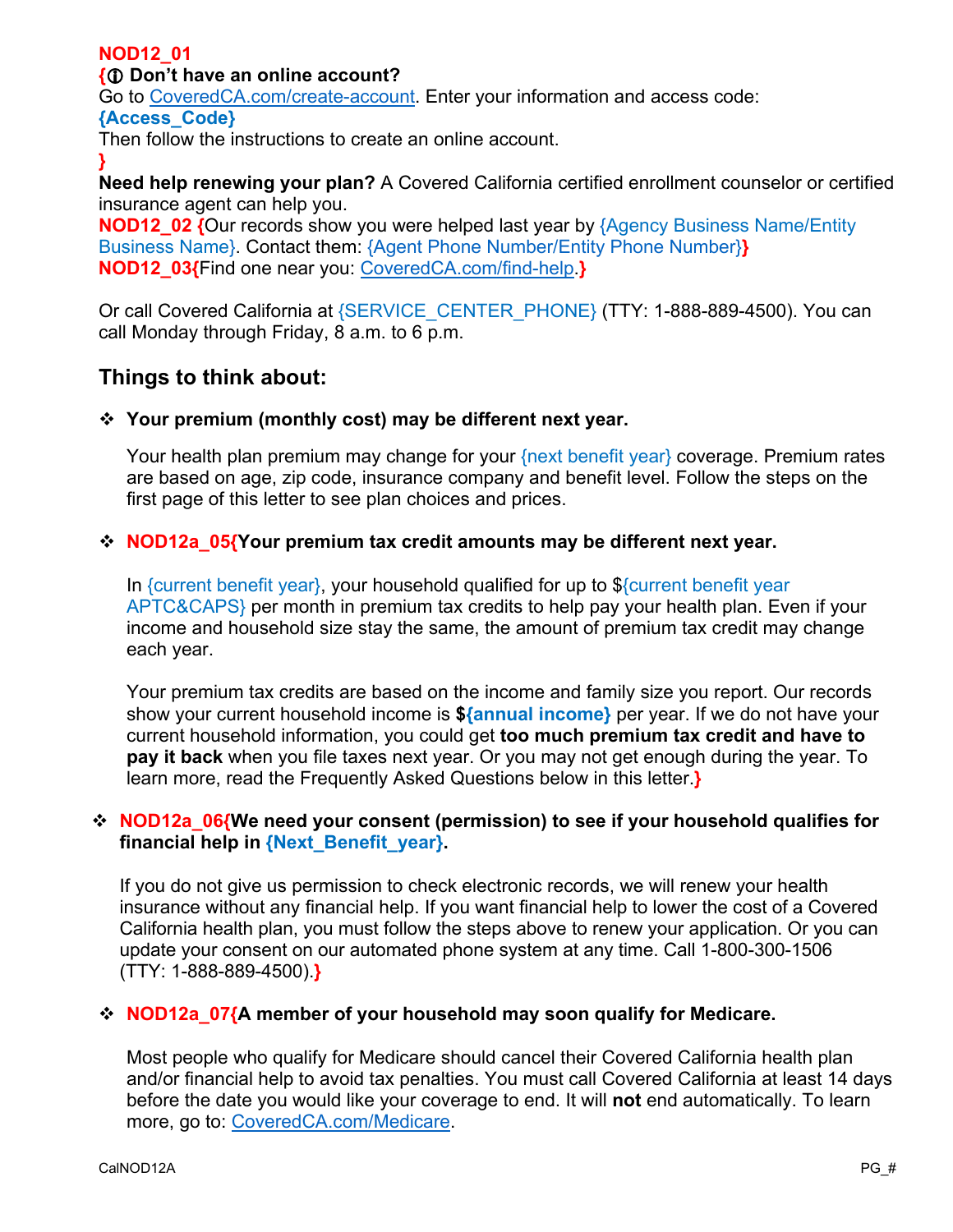**Note:** Covered California does **not** offer Medicare Part A, B or D. Covered California also does **not** offer Medicare Advantage plans (Part C) or Supplemental Insurance (Medigap).**}**

# **NOD12a\_08{A member of your household may not qualify for a minimum coverage plan in {Next Benefit Year}.**

Our records show that a member of your household is enrolled in a minimum coverage plan and will no longer meet the age requirement in  ${next benefit year}$ . This member will need to choose a new plan. They may also need to update their application to ask for financial help. If they do not choose a new plan before the renewal date above, we will enroll them in similar plan.**}**

# **What happens next?**

• If you do not renew your coverage by **{End\_Renewal\_Date}**, Covered California will use the most recent information on your application and from electronic data sources to see if you still qualify. We will re-enroll your household in the same plans you have now if they are available.

**Note:** If your current plan is not available or you no longer qualify to enroll in that plan, we will enroll you in a similar plan with the same or another insurance company.

- **Pay your premium (monthly cost) directly to your insurance company.** Do not send your payment to Covered California. If you choose a new plan, your {Next Benefit Year} coverage will not start until you make your first payment.
- **Open enrollment ends January 31, {Next\_benefit\_year}.** To start your coverage on January 1, you must enroll on or before December 31.

Thank you,

#### Covered California

This letter is being sent to you in compliance with the Affordable Care Act and its implementing regulations: 45 CFR 155 § 335(c) and Cal. Code Regs., tit. 10, § 6498(e).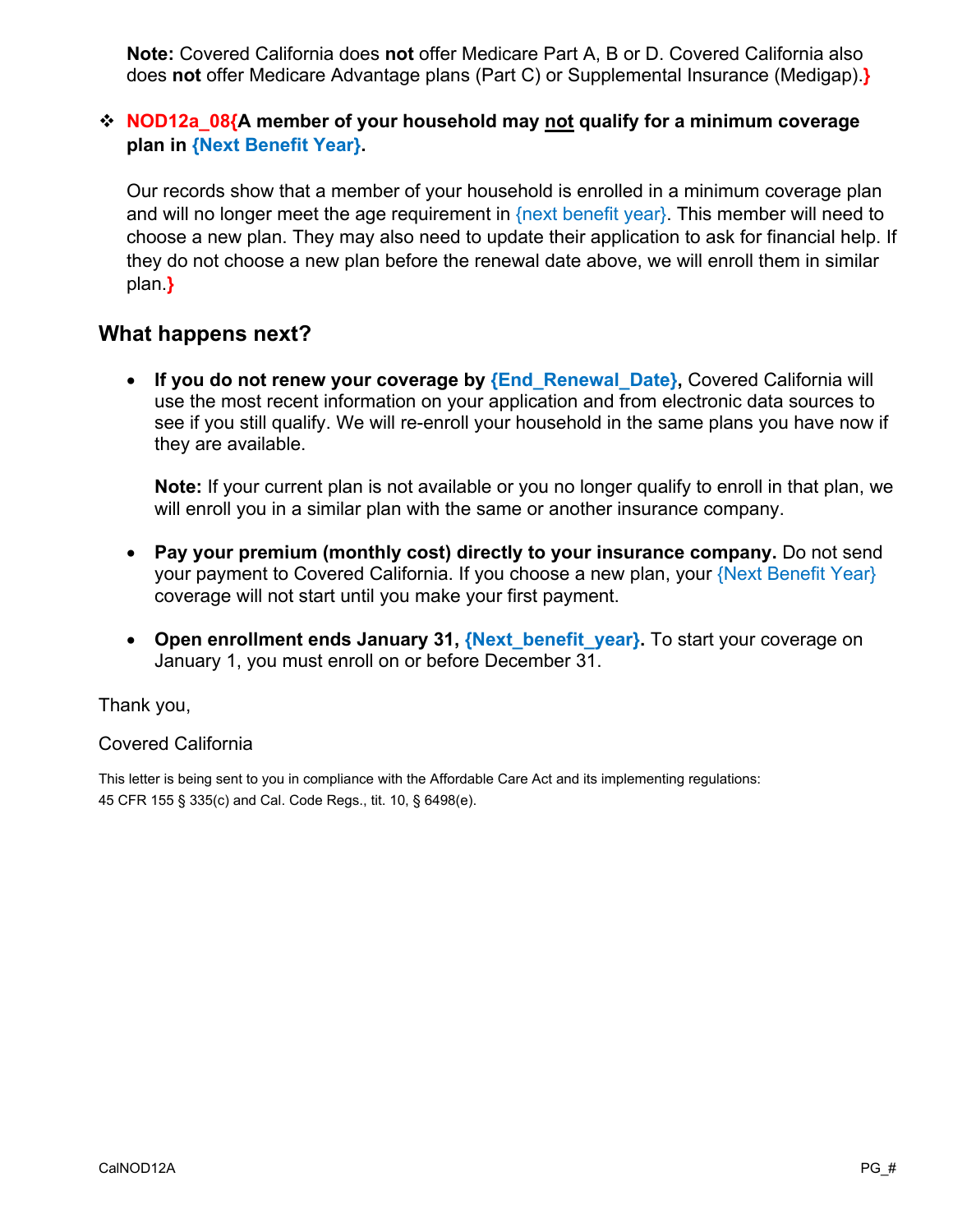# **Q: What is the last day I can make changes to my {Next Benefit Year} health plan?**

**A:** The last day to make changes is **January 31, {Next\_benefit\_year}.** If you want your changes to start January 1, you need to make them **before** December 31. Otherwise, the changes may start later in the year.

# **Q: Some of my household members are enrolled in Medi-Cal. When do I renew their coverage?**

**A:** Medi-Cal renewals happen throughout the year. If a member of your household has Medi-Cal, your local county office may contact you for more information when it is time for them to renew. Members of your household who qualify for Covered California should follow the steps on the first page of this letter to renew their health plan.

### **Q: How do I report my income if it changes month to month?**

**A:** If your income changes a lot each month, estimate what you will earn by the end of the year. If you are earning more or less than your yearly estimate, tell Covered California right away. It is important to report changes to your income within 30 days. That way we can give you the right amount of financial help.

# **Q: How much financial help will I qualify for next year?**

**A:** To learn how much financial help you will qualify for, follow the steps on the first page of this letter. Even if your income and household size stay the same, your financial help may change. If you did not ask for financial help before but want to now, update your application.

#### **Q: How does taking financial help in advance (during the year) impact my taxes?**

**A:** Financial help is based on your estimated income, family size and ZIP code on your application. When you file your federal and state taxes at the end of the year, the Internal Revenue Service (IRS) and Franchise Tax Board (FTB) will use the final income and family size that you report on your tax returns to figure out the amount of your premium tax credit and California premium subsidy.

If you got too much premium tax credit or California premium subsidy during the year, you may have to pay some or all of it back to the IRS or FTB as taxes owed. Or, if you qualify for more than what you got during the year, you may get the rest as a tax refund. If you owe other taxes, your unused credit or subsidy may lower the amount you owe.

#### **Q: A member of my household needs coverage next year. What should I do?**

**A:** Log in to your CoveredCA.com account and update your application. Open enrollment starts November 1, {Current\_benefit\_year} and ends on January 31, {Next\_benefit\_year}. If you want their coverage to start on January 1, you must apply before December 31.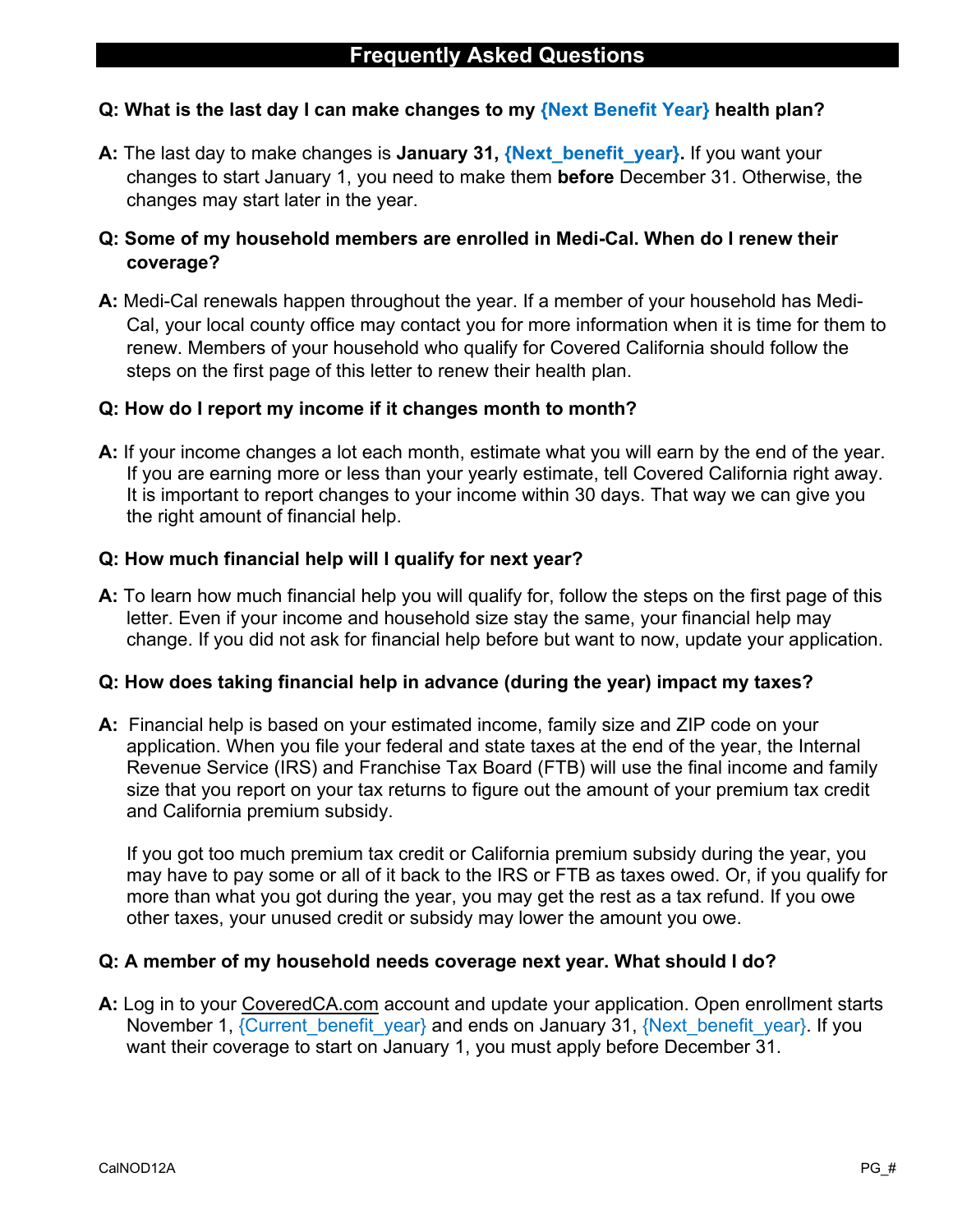# **Section 1557 of the Patient Protection and Affordable Care Act (ACA)**

Covered California complies with applicable federal civil rights laws and does not discriminate on the basis of race, color, national origin, age, disability, sex, gender identity or sexual orientation. Covered California does not exclude people or treat them differently because of race, color, national origin, age, disability, sex, gender identity or sexual orientation.

Covered California provides free aids and services to people with disabilities to communicate effectively with us, such as qualified sign language interpreters and written information in other formats (large print, audio, accessible electronic formats and other formats). Covered California also provides free language services to people whose primary language is not English, such as qualified interpreters and information written in other languages.

If you need these services, contact the Civil Rights Coordinator at 1-916-228-8764 or by email at [CivilRights@covered.ca.gov.](mailto:CivilRights@covered.ca.gov)

If you believe that Covered California has failed to provide these services or discriminated in another way on the basis of race, color, national origin, age, disability, sex, gender identity or sexual orientation, you can file a grievance with the Civil Rights Coordinator.

You can file a grievance in the following ways:

- **Mail:** Civil Rights Coordinator P.O. Box 989725 West Sacramento, CA 95798-9725
- **Phone:** 1-916-228-8764

**Fax:** 1-916-228-8909

**Email:** [CivilRights@covered.ca.gov](mailto:CivilRights@covered.ca.gov)

You can also file a civil rights complaint with the Office for Civil Rights at the U.S. Department of Health and Human Services.

| Mail:          | U.S. Department of Health and Human Services<br>200 Independence Ave. SW, Room 509F, HHH Building<br>Washington, DC 20201                                                                                            |
|----------------|----------------------------------------------------------------------------------------------------------------------------------------------------------------------------------------------------------------------|
| Phone:         | 1-800-368-1019 or TTY: 1-800-537-7697                                                                                                                                                                                |
| <b>Online:</b> | Office for Civil Rights Complaint Portal at https://ocrportal.hhs.gov/ocr/portal/lobby.jsf.<br>Complaint forms are available on the U.S. Department of Health and Human Services<br>Office for Civil Rights website. |

**Thank you,**

**Covered California**